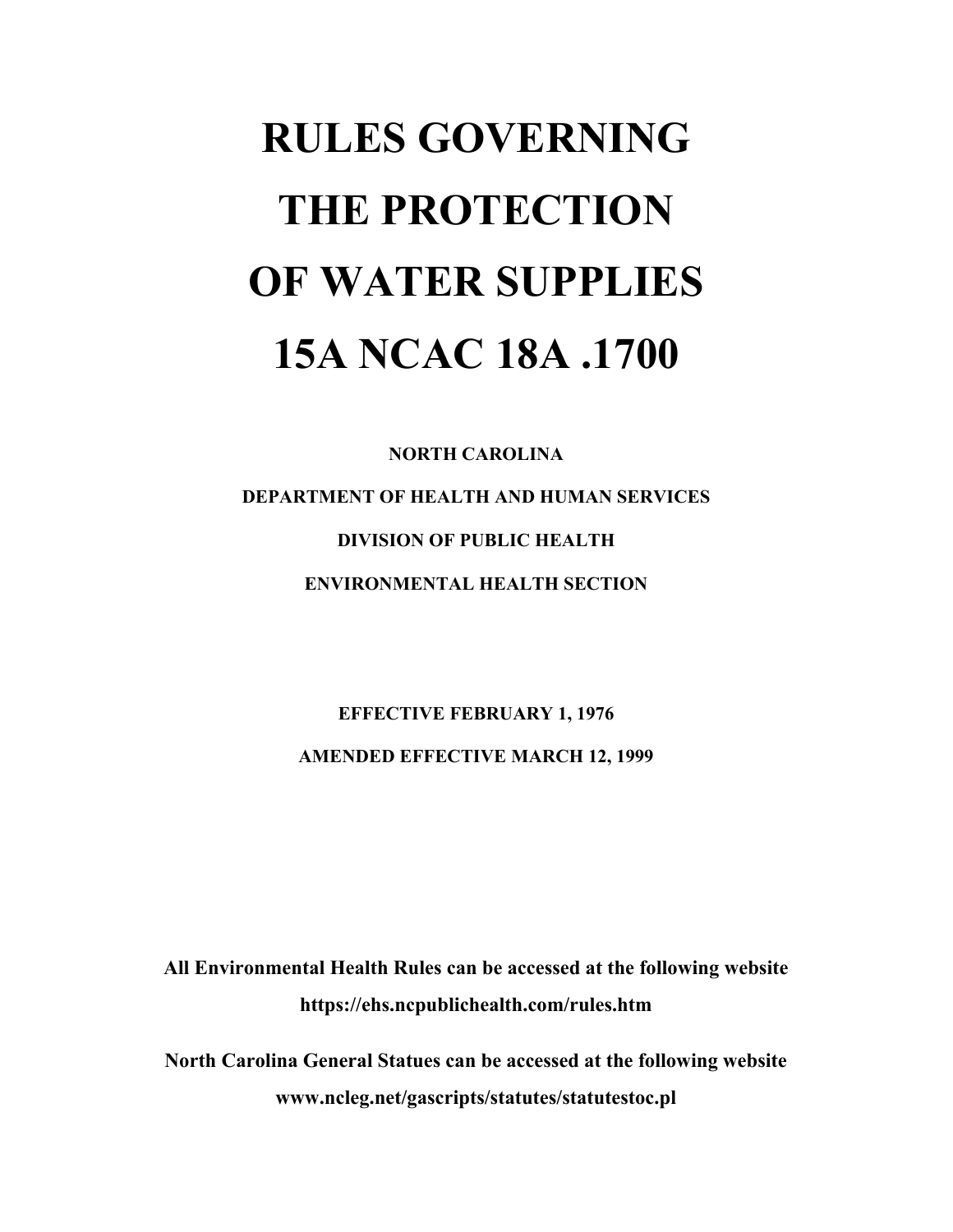## **TABLE OF CONTENTS**

### **PAGE**

## **RULE TITLE**

| .1701 |  |
|-------|--|
| .1702 |  |
| .1703 |  |
| .1704 |  |
| .1705 |  |
| .1706 |  |
| .1707 |  |
| .1708 |  |
| .1709 |  |
| .1710 |  |
| .1711 |  |
| .1712 |  |
| .1713 |  |
| .1714 |  |
| .1715 |  |
| .1716 |  |
| .1717 |  |
| .1718 |  |
| .1719 |  |
| .1720 |  |
| .1721 |  |
| .1722 |  |
| .1723 |  |
| .1724 |  |
| .1725 |  |
| .1726 |  |
| .1727 |  |
| .1728 |  |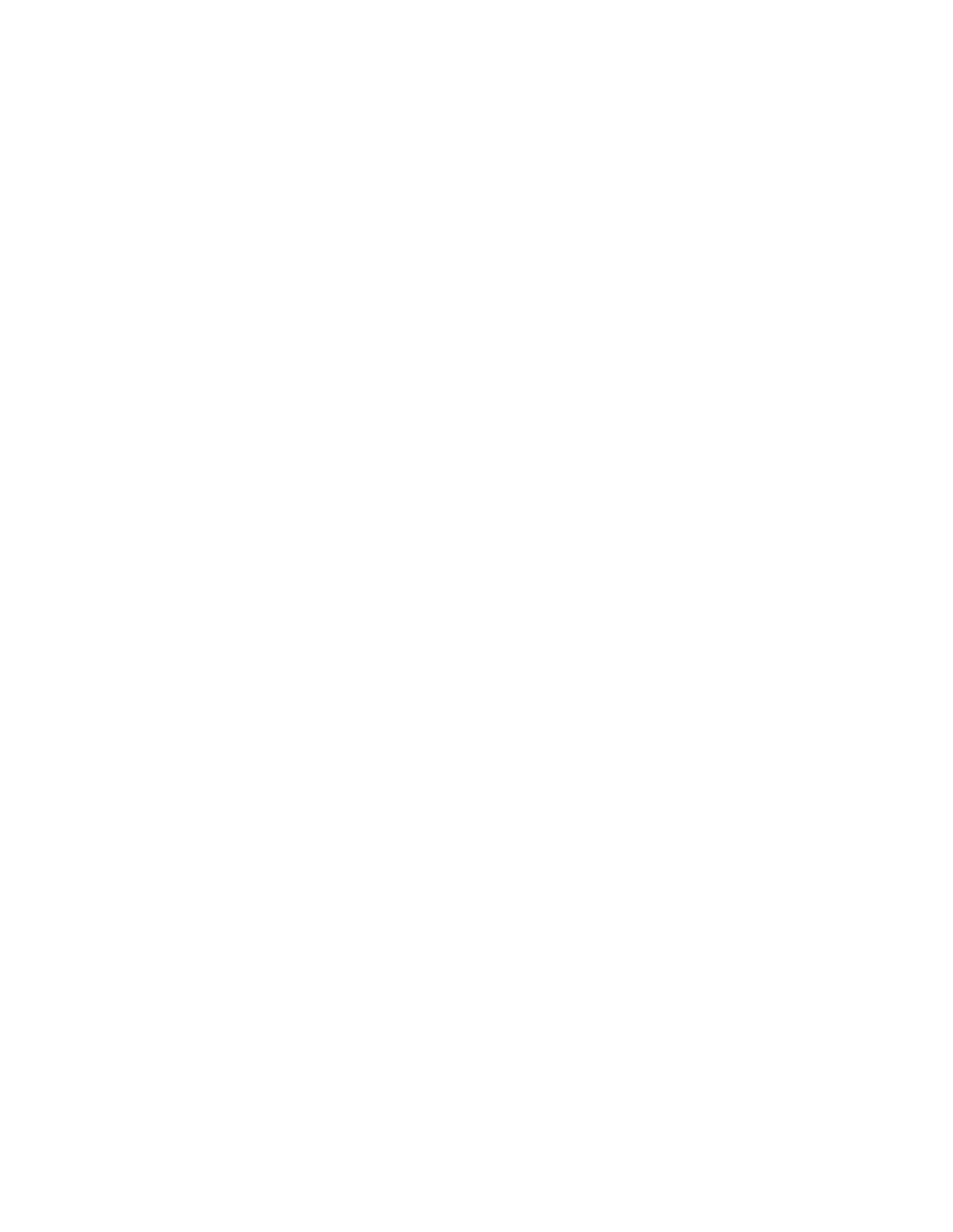#### **SECTION .1700 - PROTECTION OF WATER SUPPLIES**

Rules .1701 - .1719 of Title 15A Subchapter 18A of the North Carolina Administrative Code (T15A.18A .1701 - .1719); has been transferred and recodified from Rules .1701 - .1719 of Title 10 Subchapter 10A of the North Carolina Administrative Code (T10.10A .1701 - .1719), effective April 4, 1990.

| 15A NCAC 18A .1701        | <b>PURPOSE</b>                             |
|---------------------------|--------------------------------------------|
| 15A NCAC 18A .1702        | <b>DESIGN AND CONSTRUCTION</b>             |
| 15A NCAC 18A .1703        | <b>SITE SELECTION</b>                      |
| 15A NCAC 18A .1704        | <b>WELL CONSTRUCTION</b>                   |
| 15A NCAC 18A .1705        | <b>PROTECTION</b>                          |
| 1706. ARC 18A             | WATER SUPPLY NEEDED                        |
| 15A NCAC 18A .1707        | <b>DISINFECTION</b>                        |
| 15A NCAC 18A .1708        | <b>TEST WATER QUALITY</b>                  |
| 15A NCAC 18A .1709        | <b>TYPES OF WELLS</b>                      |
| 15A NCAC 18A .1710        | <b>CONTAMINATION</b>                       |
| 15A NCAC 18A .1711        | <b>PROTECTION OF SPRINGS</b>               |
| <b>15A NCAC 18A .1712</b> | <b>CISTERNS</b>                            |
| 15A NCAC 18A .1713        | <b>HORIZONTAL SUCTION LINES</b>            |
| 15A NCAC 18A .1714        | <b>PITLESS ADAPTER</b>                     |
| 151. 188 DCAC 184         | <b>DISINFECTION PROCEDURES</b>             |
| 15A NCAC 18A .1716        | <b>DISINFECTION OF WELLS</b>               |
| 15A NCAC 18A .1717        | <b>DISINFECTION OF SPRINGS</b>             |
| 15A NCAC 18A .1718        | <b>DISINFECTION OF DISTRIBUTION SYSTEM</b> |
| 15A NCAC 18A .1719        | <b>AVAILABILITY OF BULLETIN</b>            |
|                           |                                            |

*History Note: Authority G.S. 130A-5(3); 130A-120; 130A-228; 130A-230; 130A-235; 130A-236; 130A-239; 130A-248; 130A-257; Eff. February 1, 1976; Readopted Eff. December 5, 1977; Amended Eff. June 10, 1978; Repealed Eff. September 1, 1990.* 

#### **15A NCAC 18A .1720 WATER SUPPLIES**

(a) A water supply for which requirements are established in this Subchapter, shall be from a community water supply regulated pursuant to 15A NCAC 18C or from a supply located, constructed, maintained, and operated in accordance with this Section.

(b) The requirements found in Rules .1720(c) through .1728 of this Section shall not apply to community water supplies.

- (c) The following setback requirements shall apply:
	- (1) A well shall not be located in an area propensity for flooding. Areas which have a propensity for flooding include those with concave slope, alluvial or colluvial soils, gullies, depressions or drainage ways.
	- (2) A well constructed on or after July 1, 1993 shall be located at a minimum horizontal distance from:
		- (A) Septic tank or nitrification field;
			- 100 ft.
		- (B) Other subsurface ground absorption waste disposal;

100 ft.

- (C) Industrial or municipal sludge spreading or wastewater irrigation site; 100 ft.
- (D) Watertight sewage or liquid-waste collection or transfer facility; 50 ft.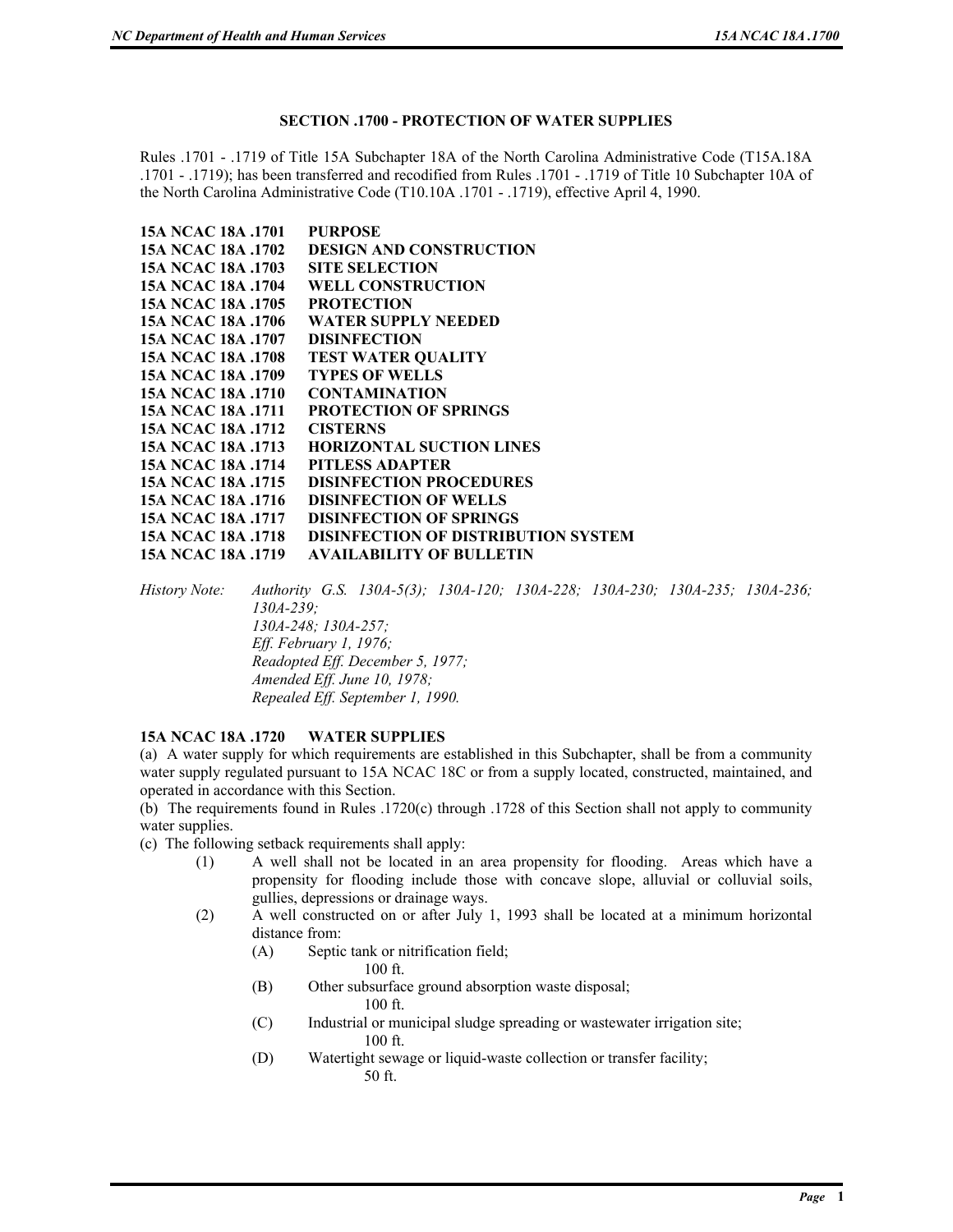- (E) Other sewage or liquid-waste collection or transfer facility; 100 ft.
- (F) Animal feedlot or manure pile; 100 ft.
- (G) Fertilizer, pesticide, herbicide or other chemical storage area; 100 ft.
- (H) Non-hazardous waste storage, treatment or disposal lagoon; 100 ft.
- (I) Sanitary landfill;
- 500 ft. (J) Other non-hazardous solid waste landfill;
	- 100 ft.
- (K) Animal barn;
	- 100 ft.
- (L) Building foundation;
- 50 ft. (M) Surface water body;
	- 50 ft.
- (N) Chemical or petroleum fuel underground storage tank regulated under 15A NCAC 2N:
	- (i) with secondary containment;
		- 50 ft.
	- (ii) without secondary containment; 100 ft.
- (O) Any other source of groundwater contamination.

100 ft.

- (3) For a well constructed prior to July 1, 1993, the minimum horizontal distances specified in Parts  $(C)(2)(A)$ ,  $(B)$ ,  $(D)$ , and  $(L)$  of this Rule shall be reduced to no less than the following:
	- (A) Septic tank or nitrification field;
		- 50 ft.
	- (B) Other subsurface ground absorption waste disposal system; 50 ft.
	- (C) Water-tight sewage or liquid-waste collection or transfer facility; 25 ft.
	- (D) Building foundation.
		- 25 ft.
- (4) A well constructed prior to July 1, 1993 serving an establishment regulated under 15A NCAC 18A in operation prior to July 1, 1993 shall be required to meet only the following minimum horizontal distance requirements:
	- (A) Septic tank or nitrification field;
		- 50 ft.
	- (B) Other subsurface ground absorption waste disposal system.
		- 50 ft.
- (5) An owner, licensee or permittee shall not place or have placed a new source of contamination within the minimum horizontal distances in Subparagraphs  $(c)(1)-(4)$  of this Rule.
- (6) If different minimum horizontal distances requirements are set by the Division of Environmental Management pursuant to 15A NCAC 2C .0118 and .0119, those minimum horizontal distance requirements shall be used. The owner, licensee or permittees shall provide a written copy of the adjusted minimum horizontal distance requirements from the Division of Environmental Management to the local health department.

*History Note: Authority G.S. 95-225; 130A-5(3); 130A-230; 130A-235; 130A-236; 130A-248; 130A-257; Eff. September 1, 1990;*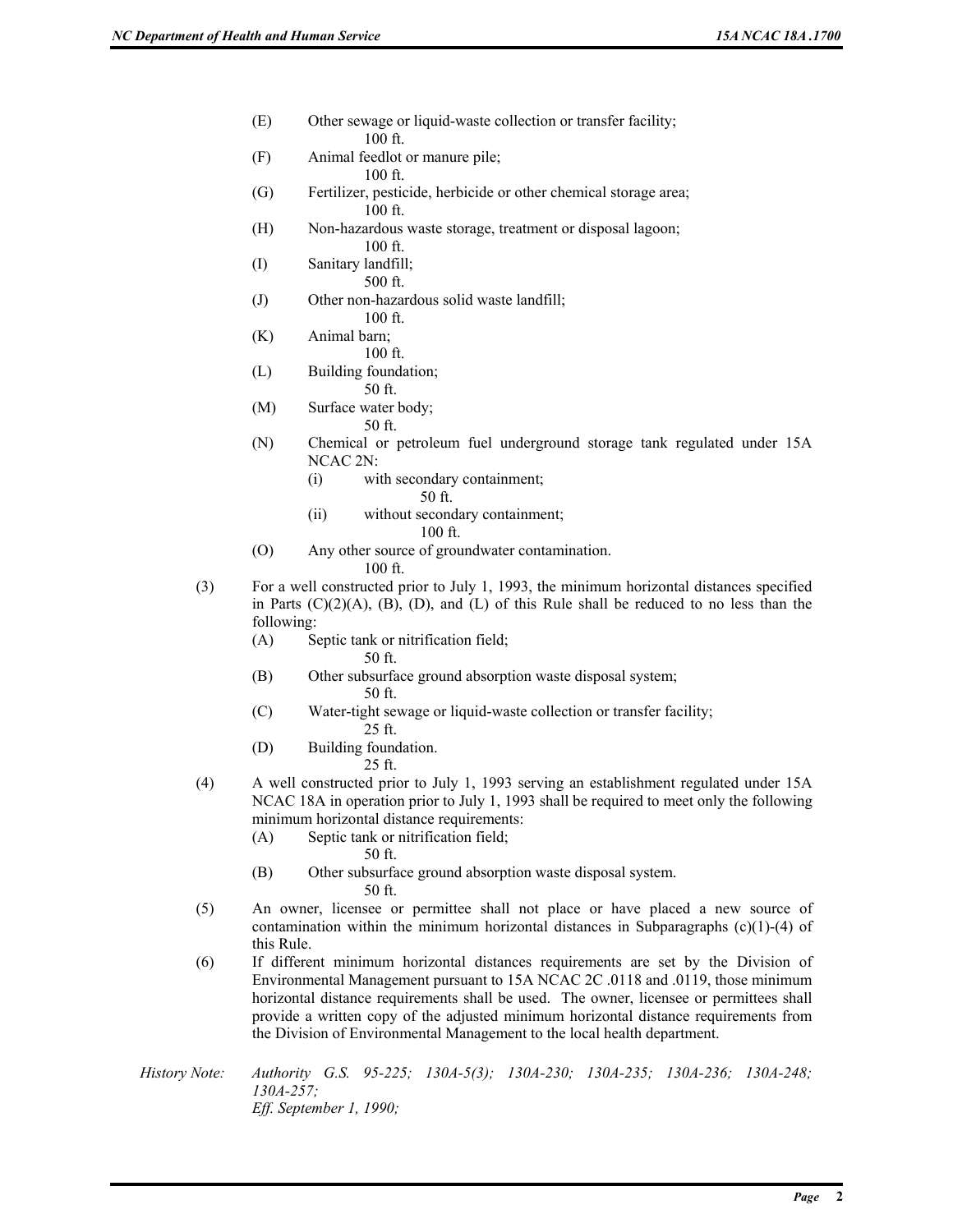*Amended Eff. May 1, 1996; July 1, 1993; Temporary Amendment Eff. May 25, 1998; May 5, 1998; March 1, 1998; Temporary Amendment (March 1, 1998) Expired December 11, 1998; Temporary Amendment (May 5, 1998) Expired January 26, 1999; Temporary Amendment (May 25, 1998) Expired March 12, 1999.* 

#### **15A NCAC 18A .1721 WELL CASING**

(a) For a well constructed after July 1, 1993, the well casing shall be terminated at least 12 inches above the land surface.

(b) For a well constructed prior to July 1, 1993, the well casing shall be terminated at least six inches above the land surface.

*History Note: Authority G.S. 95-225; 130A-5(3); 130A-228; 130A-230; 130A-235; 130A-236; 130A-248; 130A-257; Eff. July 1, 1993.* 

#### **15A NCAC 18A .1722 WELL HEAD PROTECTION**

(a) The base plate of a pump placed directly over the well shall be designed to form a watertight seal with the well casing or pump foundation.

(b) In an installation where the pump is not located directly over the well, the annular space between the casing and pump intake or discharge piping shall be closed with a watertight seal designed specifically for this purpose.

(c) The well shall be vented at the well head to allow for pressure changes within the well except when a suction lift type pump is used. Any vent pipe or tube shall be screened or otherwise designed to prevent the entrance of insects or other foreign materials.

(d) For a well constructed after July 1, 1993, a hose bib shall be installed at the well head for obtaining samples. In the case of offset jet pump installations, the hose bib shall be installed directed downward on the pressure side of the jet pump piping. A vacuum breaker or backflow prevention device shall be installed on the hose bib.

(e) For a well constructed after July 1, 1993, a continuous bond concrete slab or well house concrete floor extending at least three feet horizontally around the outside of the well casing shall be provided. The minimum thickness for the concrete slab or floor shall be four inches. The slab or floor shall slope to drain away from the well casing.

(f) Any establishments permitted or licensed after July 1, 1993 shall have a continuous bond concrete slab or well house concrete floor extending at least three feet horizontally around the outside of the well casing. The minimum thickness for the concrete slab or floor shall be four inches. The slab or floor shall slope to drain away from the well casing.

*History Note: Authority G.S. 95-225; 130A-5(3); 130A-230; 130A-235; 130A-236; 130A-248; 130A-257; Eff. July 1, 1993; Amended Eff. May 1, 1996.* 

#### **15A NCAC 18A .1723 SPRINGS**

(a) If a spring is serving an establishment regulated under 15A NCAC 18A on or before July 1, 1993, the spring shall be approved unless a violation of Rule .1725 of this Section is identified. If Rule .1725 of this Section is violated and violation remains after disinfection in accordance with Rule .1724(b) of this Section, or the removal of chemical constituents, the spring shall comply with all requirements of Paragraph (b) of this Rule. However, a spring which is in violation of Rule .1725(c) of this Section may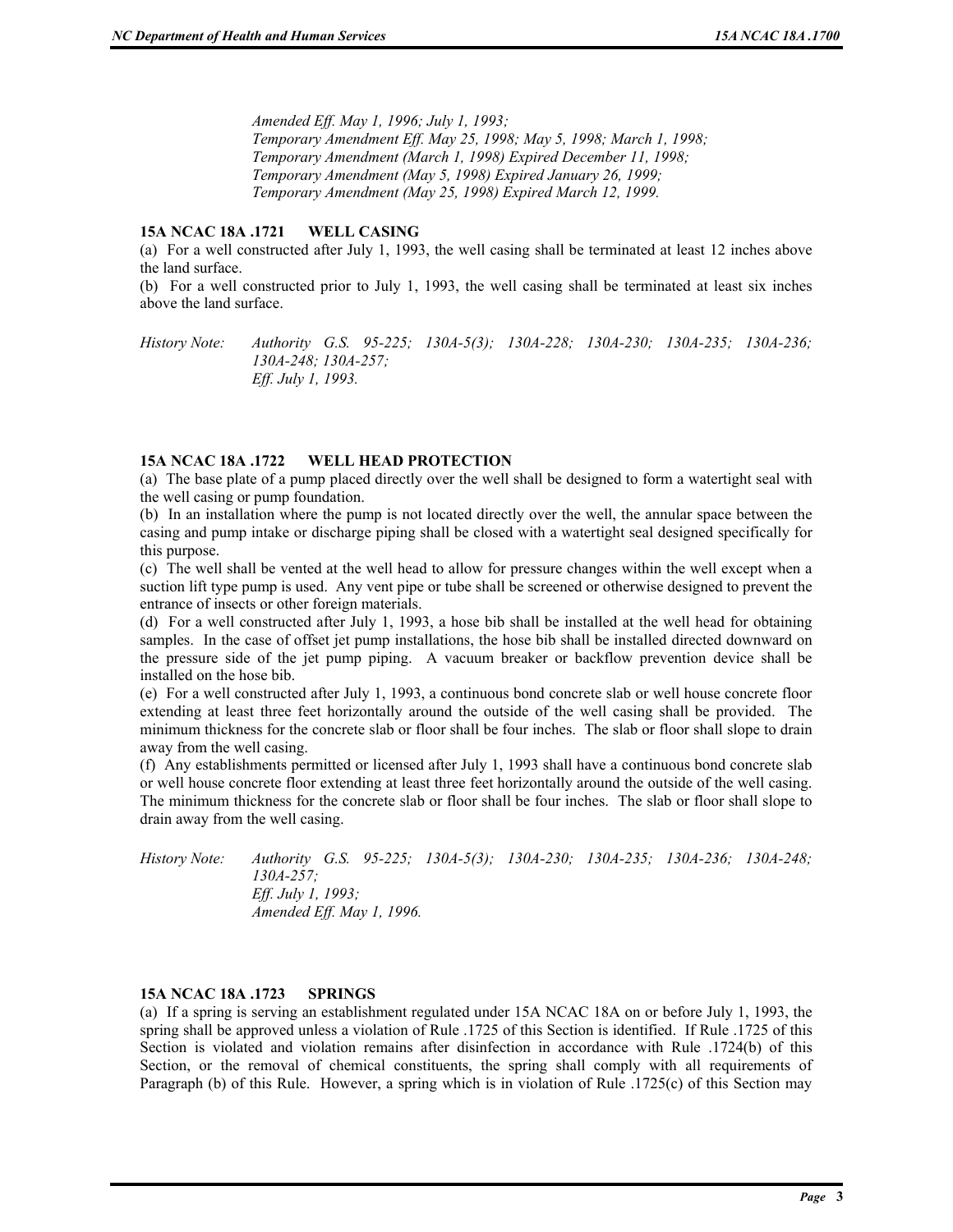continue to be used if equipped with a continuous disinfection device in accordance with Rule .1727 of this Section.

(b) Any establishment permitted or licensed under 15A NCAC 18A after July 1, 1993, and any establishment developing a new spring shall meet the requirements of 2 NCAC 9C .0703, except Paragraphs (a), (b) and (f) shall not apply. 2 NCAC 9C .0703, except Paragraphs (a), (b) and (f) are hereby incorporated by reference including any subsequent amendments and editions. This material is available for inspection at the NC Department of Environment, Health, and Natural Resources, Environmental Health Services Section, 2728 Capital Blvd., Raleigh, North Carolina. Copies may be obtained from the Environmental Health Services Section at no cost.

(c) Springs approved pursuant to Paragraph (b) of this Rule shall not be connected to the establishment until compliance with this Section has been completed and the Department receives written certification from the owner of the establishment or a registered engineer, that the spring has been constructed in accordance with the approved plans and specifications.

*History Note: Authority G.S. 95-225; 130A-5(3); 130A-230; 130A-235; 130A-236; 130A-248; 130A-257; Eff. July 1, 1993; Amended Eff. May 1, 1996.* 

#### **15A NCAC 18A .1724 DISINFECTION OF WATER SUPPLIES**

(a) A water supply serving an establishment regulated under this Subchapter shall be disinfected upon completion of construction, maintenance, repairs, pump installation, or a report of a positive coliform sample as follows:

- (1) chlorine in sufficient quantities to produce a chlorine residual of at least 100 milligrams per liter (mg/l) shall be placed in the supply;
- (2) a chlorine solution shall be placed in the supply in such a manner as to contact any water-contact parts and materials above the normal water level;
- (3) a chlorine solution shall stand in the supply for a period of at least 24 hours; and,
- (4) the supply shall flow to waste until no disinfectant can be measured with a test kit that measures chlorine levels.

(b) A spring enclosure shall be disinfected upon completion of construction, maintenance, repairs, pump installation, or a report of a positive coliform sample as follows:

- (1) the interior walls of the spring enclosure shall be washed or swabbed with a chlorine solution of at least 100 milligrams per liter (mg/1) or greater of chlorine residual approved by the Department;
- (2) the disinfectant shall be poured into the spring, the service pipe shall be plugged, and water shall be retained in the spring storage for at least 24 hours, or, disinfectant shall be fed into the spring continuously for at least 24 hours; and
- (3) the spring shall flow to waste until no disinfectant can be measured with a test kit that measures chlorine levels.

#### **15A NCAC 18A .1725 WATER QUALITY**

(a) Prior to the initial use of a water supply, or after construction, maintenance, repairs, pump installation, or a report of a positive coliform sample, two consecutive bacteriological water samples taken at least 48 hours apart shall be collected by the Department and submitted to the Division of Laboratory Services of the Department of Environment, Health, and Natural Resources or another laboratory certified pursuant to

*History Note: Authority G.S. 95-225; 130A-5(3); 130A-228; 130A-230; 130A-235; 130A-236; 130A-248; 130A-257; Eff. July 1, 1993.*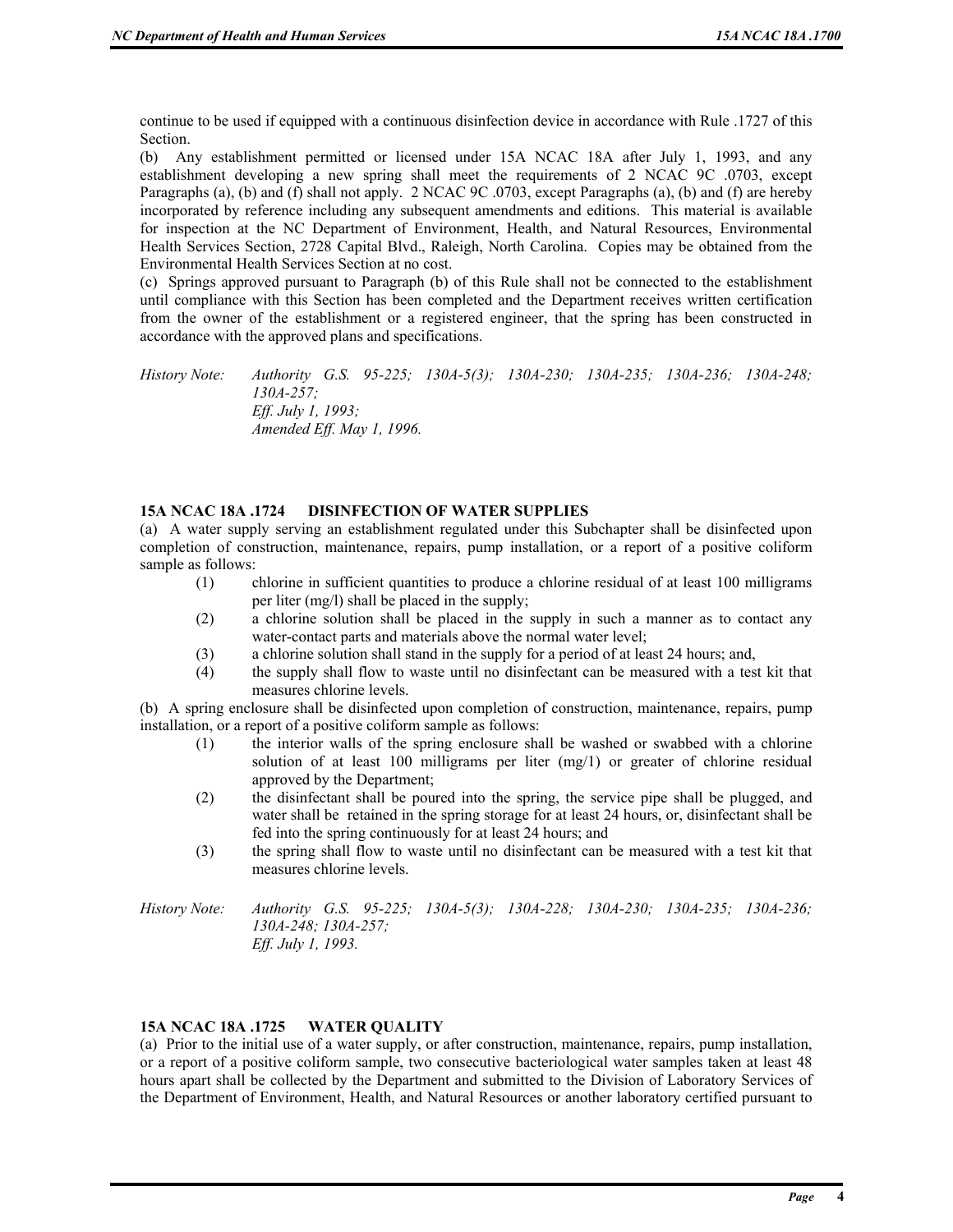15A NCAC 20D for analysis. Prior to collecting the sample, the water shall be tested and shall be negative for chlorine residual. For the purposes of this Rule, confirmation means another positive sample result following the initial positive sample unless the last positive sample was preceded by two consecutive negative samples.

(b) The water supply shall be deemed an imminent hazard under the following circumstances:

- (1) confirmation of the presence of fecal coliform bacteria.
	- (2) determination by the Environmental Epidemiology Section of the Department that the presence of chemical constituents are present at levels that constitute an imminent hazard as defined in G.S. 130A-2(3).
- (c) The water supply shall be deemed unsafe for use under the following conditions:
	- (1) confirmation of the presence of total coliform.
	- (2) determination by the Environmental Epidemiology Section of the Department that the presence of chemical constituents are present at levels in violation of water quality standards found in 15A NCAC 18C .1500 and do not constitute an imminent hazard as defined in G.S. 130A-2(3).

(d) After a positive sample has been followed by two consecutive negative samples collected at least 48 hours apart, follow-up samples shall be collected by the Department at least once each quarter, while the supply is in use, for one year. There shall be no treatment procedures between the two consecutive negative samples.

*History Note: Authority G.S. 95-225; 130A-5(3); 130A-230; 130A-235; 130A-236; 130A-248; 130A-257; Eff. July 1, 1993; Amended Eff. May 1, 1996.* 

#### **15A NCAC 18A .1726 EMERGENCY SUPPLY SYSTEMS**

A water supply serving an establishment regulated under 15A NCAC 18A which is in violation of Rule .1725 of this Section may be replaced by an emergency supply system for a time period not to exceed three months provided the Public Water Supply Section determines that the emergency supply system meets all the following requirements:

- (1) The source of water used by the emergency supply shall meet the requirements of 15A NCAC 18C;
- (2) Containers, hoses, pumps, lines, or other means of conveyance used to transport the water is disinfected with a chlorine solution of at least 100 mg/l of chlorine prior to being placed into use and after each transfer of water;
- (3) A chlorine residual of no less than 0.2 mg/l of free chlorine is maintained at all times and the owner, licensee, or permittee shall maintain a log to record the level of free chlorine residual at least twice a day while the facility is in operation; and
- (4) The emergency supply system is sampled for bacteriological analysis at least every other week by the Department and at least weekly by the owner, permittee, or licensee. All samples shall be submitted to the laboratory section of the Department or another laboratory certified by the Department for the analysis. A copy of all sample reports collected by the owner, permittee, or licensee shall be submitted to the local health department having jurisdiction within three days of receipt of the report.

*History Note: Authority G.S. 95-225; 130A-5(3); 130A-230; 130A-235; 130A-236; 130A-248; 130A-257; Eff. July 1, 1993; Amended Eff. May 1, 1996.*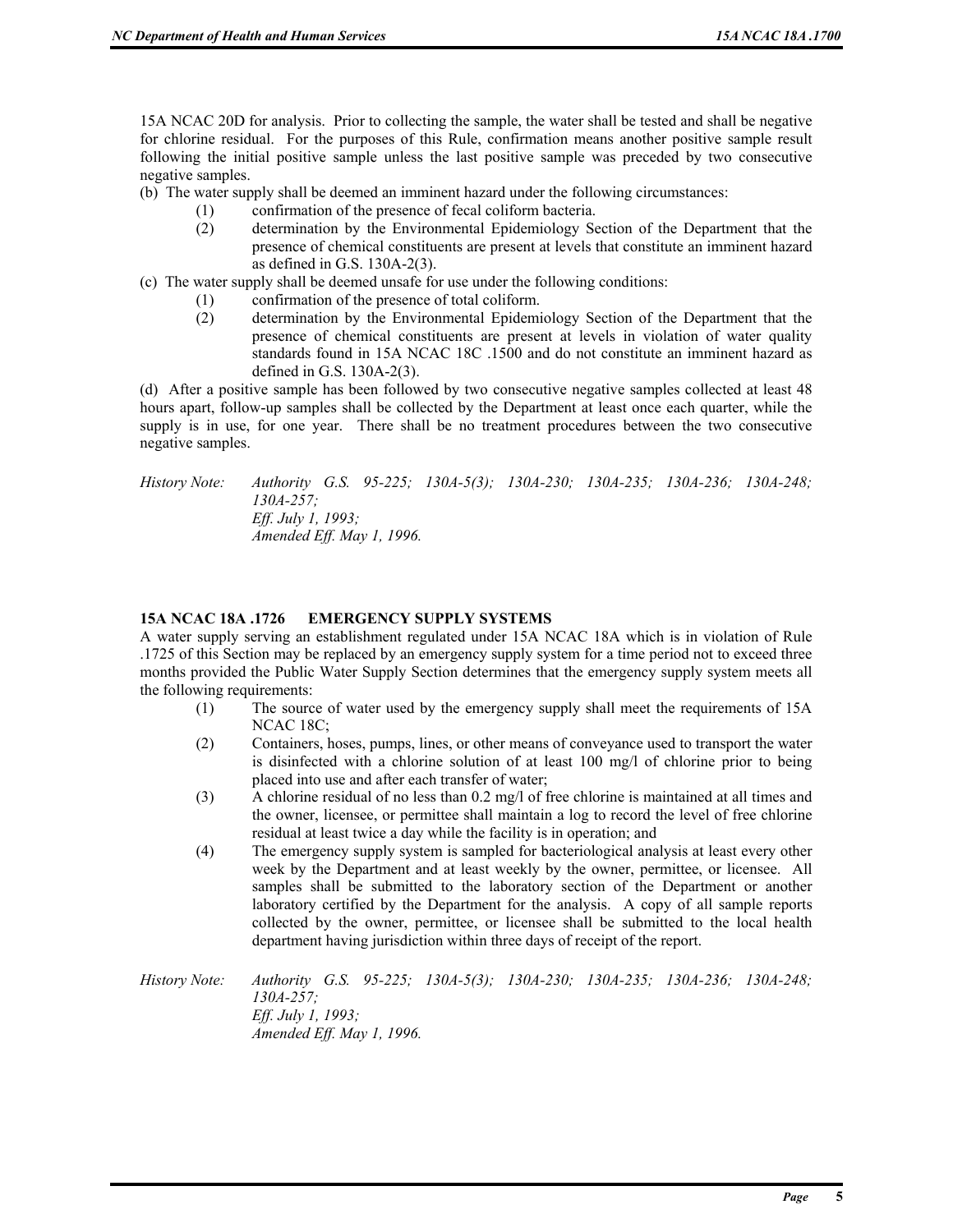#### **15A NCAC 18A .1727 CONTINUOUS DISINFECTION**

(a) A supply which is in violation of Rule .1725(c)(1) of this Section may be used provided that the supply shall be continuously disinfected and a chlorine residual is maintained of at least 0.2 mg/l by use of equipment designed for this purpose. An operator shall be required for a water supply using continuous disinfection. The operator shall hold a valid certificate issued by the N.C. Water Treatment Facility Operators Certification Board.

(b) The owner, operator, or permittee shall provide to the Department a statement from the operator that a supply using continuous disinfection has a minimum chlorine residual of 0.2 mg/l and a chlorine contact time of at least 20 minutes.

(c) A disinfection device shall not be used to comply with a violation of Rule .1725 (b)(1) of this Section.

*History Note: Authority G.S. 95-225; 130A-5(3); 130A-228; 130A-230; 130A-235; 130A-236; 130A-248; 130A-257; Eff. July 1, 1993.* 

#### **15A NCAC 18A .1728 PROHIBITED SUPPLIES**

(a) A supply in violation of Rule .1725(b)(1) of this Section shall be prohibited.

(b) Cisterns shall be prohibited.

*History Note: Authority G.S. 95-225; 130A-5(3); 130A-228; 130A-230; 130A-235; 130A-236; 130A-248; 130A-257; Eff. July 1, 1993.*